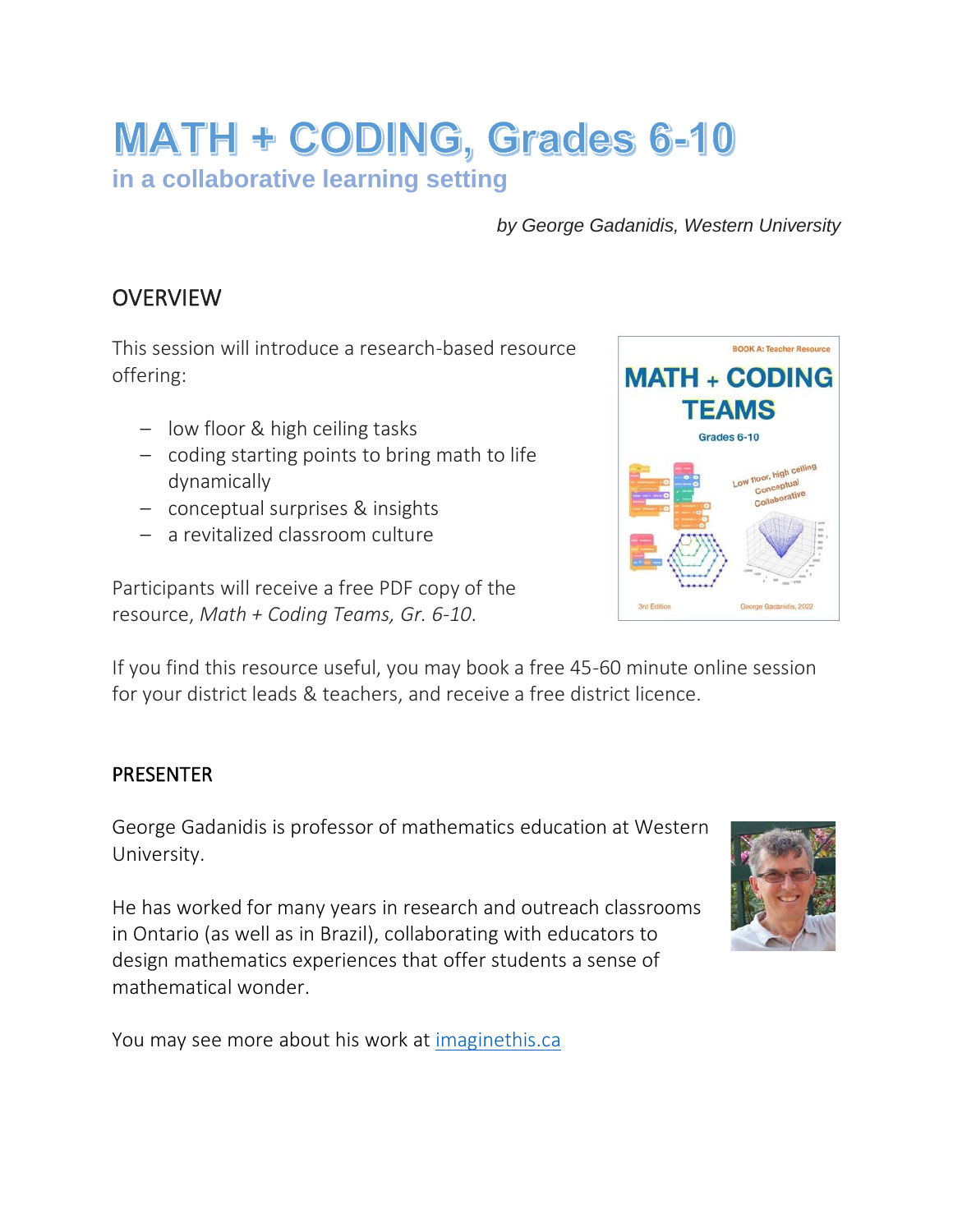## MATH + CODING TEAMS

Math + Coding activities offer:

- Rich math  $+$  coding tasks
- Low floor, high ceiling engagement
- Conceptual understanding
- Collaborative learning

Activities are based on classroom research.

### USING THIS RESOURCE



 $Math + Coding$  Teams may be used in 2 complementary ways:

- For mathematics education, to bring math concepts and relationships to life dynamically through code.
- For computer science education, to introduce coding concepts in the context of solving mathematics problems.

The tasks may used as:

- Collaborative team activities.
- Extension or enrichment activities.
- Starting points for project-based learning.

 $Math + Coding$  Teams includes 2 Books:

- *Book A* (120 pages) is designed as a teacher resource. It contains: (a) Student Tasks & (b) Teacher Notes (and solutions).
- $\cdot$  Book B (56 pages) is designed as a student resource. It contains only the Student Tasks. Book B is intended as a resource that may be shared with students.

## ORGANIZING TEAMS

- Teams of 2-4 students.
- A non-competitive atmosphere.
- Collaborative problem-solving.
- A sense of common purpose.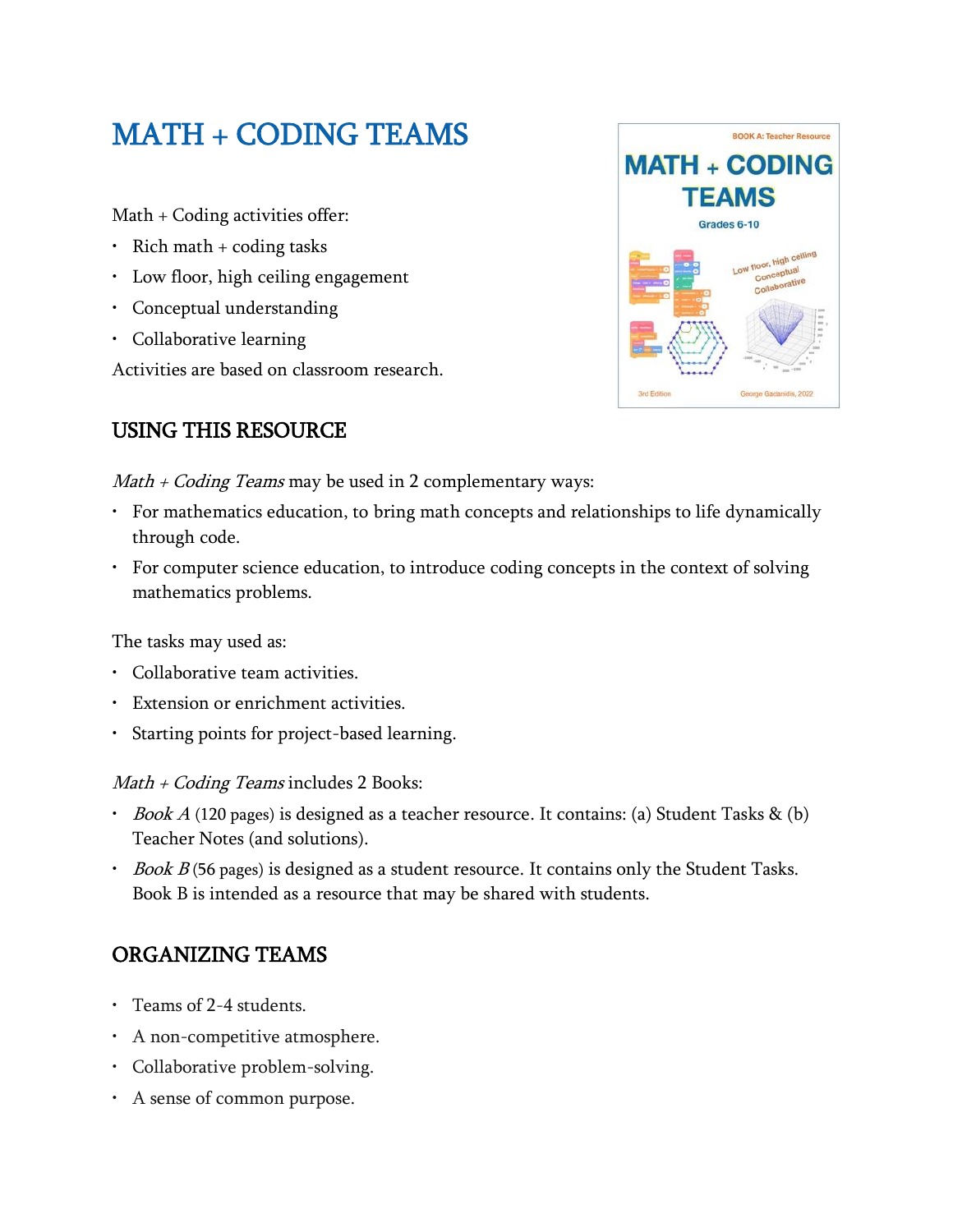• No team member left behind.

A culminating sharing of learnings and wonderings.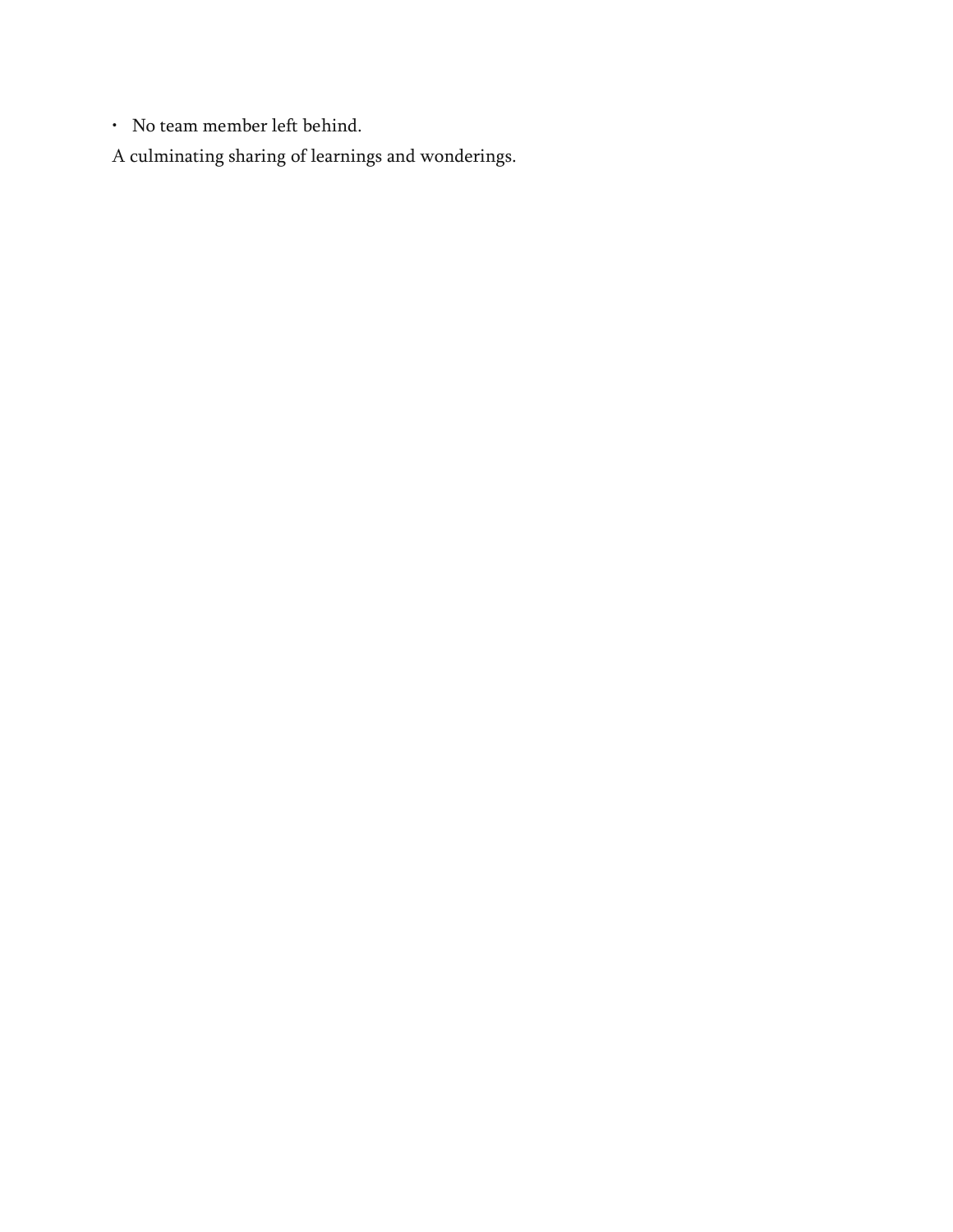## LOW FLOOR, HIGH CEILING LEARNING

Math + Coding Teams tasks are designed to offer all students starting points for engaging mathematically and with code.

Tasks also offer opportunities for students to extend their learning by asking their own questions and using code to investigate new directions.

Keep the following in mind as you support students in their learning.

- Code that works. Notice that students are given some code that works.
- Solving puzzles. The activities often involve editing this code to create different representations, such as drawing dots for different triangular numbers, or drawing dots for different polygonal numbers (as shown on the right).
- Temptation to explain. There will be a temptation to explain the code to students, or to start by teaching them the different parts of code. Please let students learn by experiencing the pleasure of problem solving, surprise and insight.
- Understanding code. By solving such problems, students learn about the meaning and purpose of various code blocks, and start to learn how to write their own code.
- Understanding mathematics concepts. The code dynamically represents mathematical concepts and relationships. This brings math concepts to life, makes them manipulable, and gives them a tangible feel.

 $0.2$ • Extending tasks. Encourage students to ask and investigate their own questions and, if they are interested, to work in more than one coding environment. Most tasks are presented in both Scratch and Python.

 $\frac{1}{2}$  to  $x = \begin{pmatrix} 0 \\ 0 \end{pmatrix}$  y: int in direction (90) ge color = effect by 120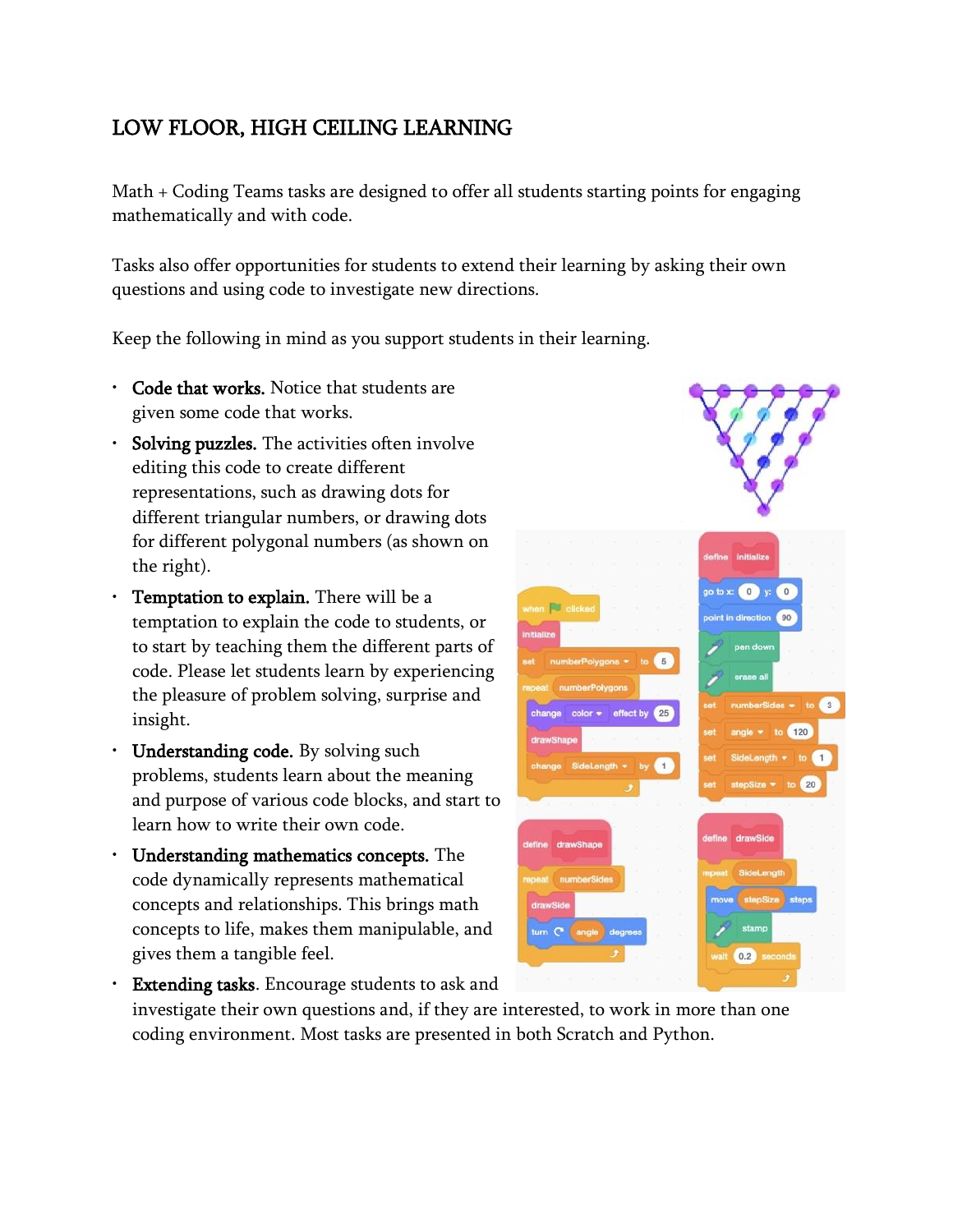## **CONTENTS**

### Math + Coding Teams

#### 1. Polygonal Numbers + Scratch

- Student Task  $\overline{7}$ 18 - Teacher Notes

 $2.$ Golden Ratio + Scratch

- Student Task
- Teacher Notes



 $\overline{4}$ 

35

36

42

43

49

50

53

54

3.A Sumerian Triples + Scratch

- Student Task
- Teacher Notes

#### 3.B Sumerian Triples + Python

- Student Task - Teacher Notes



4.A Infinity + Scratch - Student Task - Teacher Notes

4.B Infinity + Python - Student Task - Teacher Notes goal **SERVE** step **GENERAL** 

distance **Ending** 



geometric patterns; algebraic expressions; polygon properties Scratch: Turtle graphics; repeat; sub-programs; variables; lists

Math: Growing patterns;

Math: Growing patterns; geometric patterns; algebraic expressions; history

Scratch: Turtle graphics; repeat; sub-programs; variables; lists

- Math: Side relationships of right triangles; "Pythagorean" triples; graphical representations: history; [complex numbers; vectors]
	- **Scratch: Nested repeat;** conditional statements; subprograms; variables; lists

Python: Lists; nested repeat; conditional statements; 2D plots; [3D plots]

- Math: Visual representations of fractions; shrinking patterns; limit of an infinite series; history
	- Scratch: Turtle graphics; subprograms; variables; sprite motion

Python: repeat; variables; 2D plots; tabular output